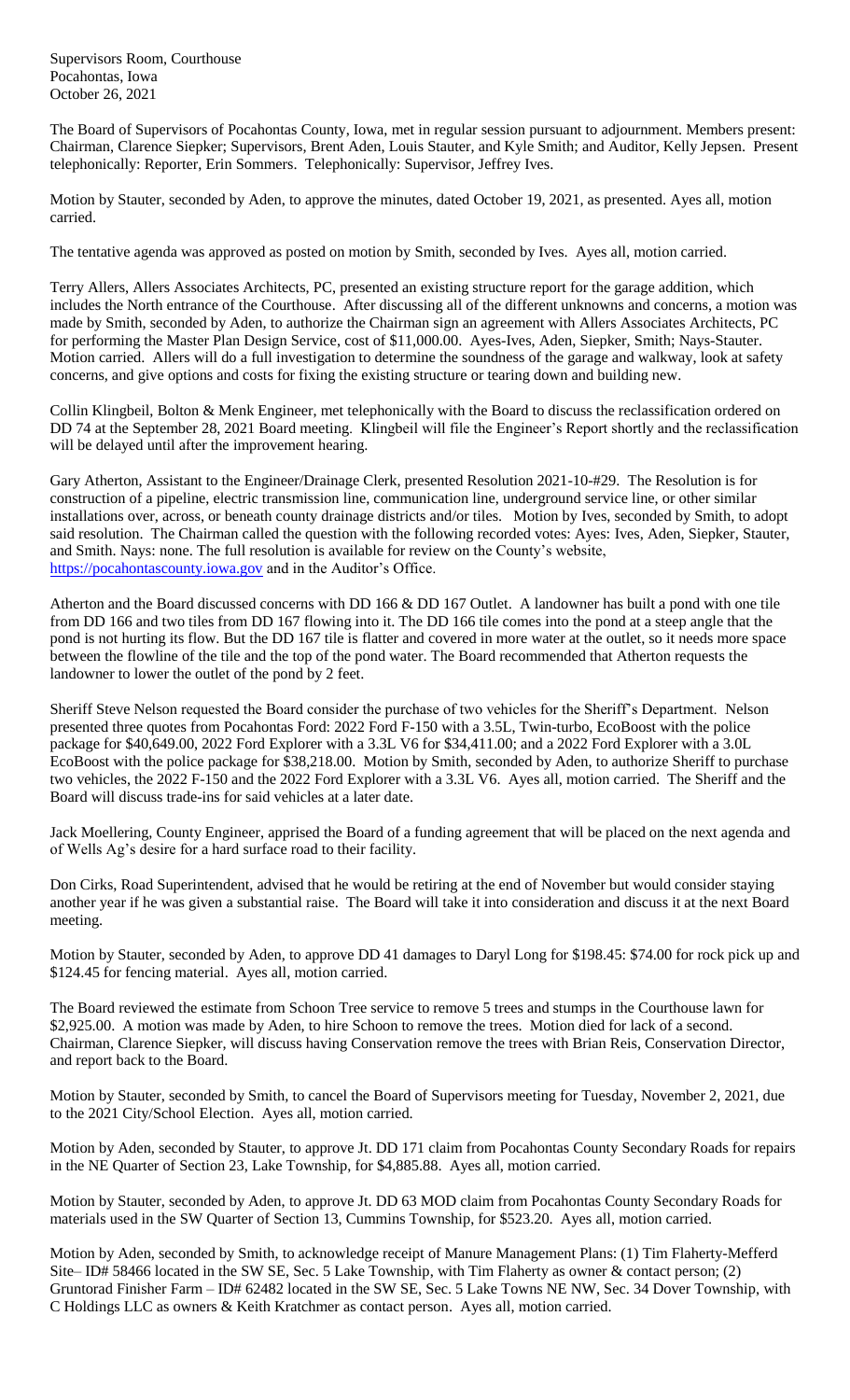| Motion by Aden, seconded by Smith, to approve the claims as reviewed by the Board. Ayes all, motion carried. The<br>following claims were audited and allowed: |                             |                  |                              |  |
|----------------------------------------------------------------------------------------------------------------------------------------------------------------|-----------------------------|------------------|------------------------------|--|
| A & M Laundry                                                                                                                                                  | Supplies                    | 34.75            | 1                            |  |
| Access Systems Leasing                                                                                                                                         | Lease                       | 246.97           | $\mathbf{1}$                 |  |
| Henry Adkins                                                                                                                                                   | Ballots                     | 1158.68          | 1                            |  |
| E Ahlrichs                                                                                                                                                     | Mileage                     | 269.92           | 1                            |  |
| Alliant Energy                                                                                                                                                 | Utilities                   | 265.74           | $\mathbf{1}$                 |  |
| Amazon Capital Services                                                                                                                                        | Supplies                    | 382.93           | 3                            |  |
| AP Air Inc                                                                                                                                                     | Parts                       | 270.00           | $\mathbf{1}$                 |  |
| APCO                                                                                                                                                           | Dues                        | 345.00           | $\mathbf{1}$                 |  |
| Arnold Motor                                                                                                                                                   | Parts                       | 823.90           | $\mathbf{1}$                 |  |
| G Atherton                                                                                                                                                     | Phone/Mileage REMB          | 120.00           | 1                            |  |
| B&W Control Spec.                                                                                                                                              | Spraying                    | 59502.25         | $\mathbf{1}$                 |  |
| Bailey Nurseries                                                                                                                                               | Trees                       | 1050.00          | $\mathbf{1}$                 |  |
| Bargen Inc                                                                                                                                                     | Road Work                   | 346073.76        | $\mathbf{1}$                 |  |
| Bauer Built                                                                                                                                                    | Tires/Parts                 | 420.72           | $\mathbf{1}$                 |  |
| Bennett Recycling                                                                                                                                              | Garbage                     | 33.00            | $\mathbf{1}$                 |  |
| N Betten                                                                                                                                                       | Mileage                     | 404.32           | $\mathbf{1}$                 |  |
| M Bierl                                                                                                                                                        | Mileage                     | 33.60            | $\mathbf{1}$                 |  |
| <b>B</b> H Energy                                                                                                                                              | Natural Gas                 | 149.95           | 4                            |  |
| Brown Supply Co.                                                                                                                                               | Safety harness proj         | 602.00           | $\mathbf{1}$                 |  |
| Buena Vista Glass Inc                                                                                                                                          | Supplies                    | 460.00           | 1                            |  |
| Cal Co ECA                                                                                                                                                     | Utilities                   | 10.50            | $\mathbf{1}$                 |  |
| Canon Financial Services, Inc                                                                                                                                  | Lease                       | 378.73           | $\mathbf{1}$                 |  |
| CDW Government                                                                                                                                                 | Equip                       | 550.00           | $\mathbf{1}$                 |  |
| CID                                                                                                                                                            | Cleaning Supplies - shop    | 417.00           | 1                            |  |
| Century Link                                                                                                                                                   | Phone                       | 314.35           | $\mathbf{1}$                 |  |
| CenturyLink                                                                                                                                                    | Phone                       | 34.92            | $\mathbf{1}$                 |  |
| Charm-Tex                                                                                                                                                      | Supplies                    | 312.26           | $\mathbf{1}$<br>$\mathbf{1}$ |  |
| D Cirks                                                                                                                                                        | Phone/Safety Boot Reimb     | 230.00<br>519.75 | $\mathbf{1}$                 |  |
| City-Pocahontas<br>CJ Cooper & Asso                                                                                                                            | Utilities<br>Safety Program | 35.00            | $\mathbf{1}$                 |  |
| Clarion Distib                                                                                                                                                 | Shop Supplies               | 72.00            | $\mathbf{1}$                 |  |
| J Conlin                                                                                                                                                       | Mileage                     | 286.44           | $\mathbf{1}$                 |  |
| James P Conway                                                                                                                                                 | Expenses                    | 34.05            | $\mathbf{1}$                 |  |
| Counsel                                                                                                                                                        | Lease                       | 101.76           | $\mathbf{1}$                 |  |
| Creative Stitches                                                                                                                                              | Uniform                     | 48.15            | $\mathbf{1}$                 |  |
| O Cressler                                                                                                                                                     | Expense                     | 9.90             | 1                            |  |
| O Cressler                                                                                                                                                     | Expenses                    | 630.88           | $\mathbf{1}$                 |  |
| O Cressler                                                                                                                                                     | Mileage                     | 119.80           | $\mathbf{1}$                 |  |
| District A Homecare Directors                                                                                                                                  | Dues                        | 15.00            | $\mathbf{1}$                 |  |
| DLT Solutions LLC                                                                                                                                              | ReCap Pro Govt Sub Renewa   | 229.83           | $\mathbf{1}$                 |  |
| Doolittle Oil                                                                                                                                                  | Supplies                    | 55.69            | 1                            |  |
| Frank Dunn Company                                                                                                                                             | 1 pallet Hi Perf Patch      | 829.00           | 1                            |  |
| ElectionSource                                                                                                                                                 | Supplies                    | 41.04            | $\mathbf{1}$                 |  |
| Laura S Erickson                                                                                                                                               | Mileage                     | 14.56            | $\mathbf{1}$                 |  |
| Farm & Home                                                                                                                                                    | Supplies                    | 433.51           | $\mathbf{1}$                 |  |
| City-Fonda                                                                                                                                                     | Utilities                   | 120.99           | 1                            |  |
| Gilmore City                                                                                                                                                   | Utilities                   | 68.00            | $\mathbf{1}$                 |  |
| Gordon Flesch Company Inc                                                                                                                                      | Lease                       | 155.26           | $\mathbf{1}$                 |  |
| Government Forms & Supplies                                                                                                                                    | Supplies                    | 159.43           | $\mathbf{1}$                 |  |
| Dan Griffin                                                                                                                                                    | Labor                       | 227.50           | $\mathbf{1}$                 |  |
| R Gustafson                                                                                                                                                    | Well Plug                   | 500.00           | $\mathbf{1}$                 |  |
| Roger Hauswirth                                                                                                                                                | Well Plug                   | 459.03           | $\mathbf{1}$                 |  |
| City-Havelock                                                                                                                                                  | RUT FTM Havelock            | 969.38           | $\mathbf{1}$                 |  |
| Barbra J Hinners                                                                                                                                               | Postage                     | 8.85             | $\mathbf{1}$                 |  |
| Barbra J Hinners                                                                                                                                               | Supplies                    | 35.76            | $\mathbf{1}$                 |  |
| K Hoffman                                                                                                                                                      | Mileage                     | 19.04            | $\mathbf{1}$                 |  |
| Holiday Inn                                                                                                                                                    | Lodging                     | 448.00           | $\mathbf{1}$                 |  |
| Homeward Inc                                                                                                                                                   | Dues                        | 5000.00          | $\mathbf{1}$                 |  |
| J Huegerich<br>Humboldt Co Sheriff                                                                                                                             | Expenses                    | 53.87<br>1625.00 | $\mathbf{1}$<br>$\mathbf{1}$ |  |
| HyVee AR                                                                                                                                                       | Housing<br>Meds             | 160.89           | $\mathbf{1}$                 |  |
| IState Truck                                                                                                                                                   | Supplies                    | 242.08           | $\mathbf{1}$                 |  |
| IA DOT                                                                                                                                                         | Services                    | 360.00           | $\mathbf{1}$                 |  |
| IDDA                                                                                                                                                           | IDDA Ann Conf/GA            | 60.00            | $\mathbf{1}$                 |  |

| R Gustafson                   | Well Plug                 | 500.00   | 1            |
|-------------------------------|---------------------------|----------|--------------|
| Roger Hauswirth               | Well Plug                 | 459.03   | $\mathbf{1}$ |
| City-Havelock                 | RUT FTM Havelock          | 969.38   | $\mathbf{1}$ |
| Barbra J Hinners              | Postage                   | 8.85     | 1            |
| Barbra J Hinners              | Supplies                  | 35.76    | 1            |
| K Hoffman                     | Mileage                   | 19.04    | 1            |
| Holiday Inn                   | Lodging                   | 448.00   | 1            |
| Homeward Inc                  | Dues                      | 5000.00  | 1            |
| J Huegerich                   | Expenses                  | 53.87    | $\mathbf{1}$ |
| Humboldt Co Sheriff           | Housing                   | 1625.00  | 1            |
| HyVee AR                      | Meds                      | 160.89   | $\mathbf{1}$ |
| IState Truck                  | Supplies                  | 242.08   | $1\,$        |
| IA DOT                        | Services                  | 360.00   | $\mathbf{1}$ |
| IDDA                          | IDDA Ann Conf/GA          | 60.00    | $\mathbf{1}$ |
| IA Freedom of Information     | Supplies                  | 66.00    | $\mathbf{1}$ |
| IA Prison Ind                 | FBCE Signs                | 1215.35  | $\mathbf{1}$ |
| IA Prison Ind                 | Rivets/Soil Stabalizer    | 308.00   | 1            |
| IA Prison Ind                 | Warning Signs             | 132.11   | $\mathbf{1}$ |
| IAN                           | Dues                      | 20.00    | $\mathbf{1}$ |
| Interstate All Battery Center | Batteries                 | 32.40    | 1            |
| Iowa County Attorneys Assoc   | Training                  | 350.00   | 1            |
| IA Lakes Elec                 | Electricity               | 730.00   | 1            |
| ISAC                          | Training                  | 200.00   | $1\,$        |
| ISU Ext                       | Training                  | 245.00   | 1            |
| ITsavvy LLC                   | Equip                     | 6484.00  | 3            |
| J Ives                        | Expense                   | 798.76   | 1            |
| Johnston Auto                 | Supplies                  | 292.76   | $1\,$        |
| KAYL                          | Ad                        | 52.50    | 1            |
| K. C. NIELSEN, LTD            | $Knob - #43D$             | 14.46    | $\mathbf{1}$ |
| M Klocke                      | Mileage                   | 21.28    | 1            |
| Sarah J Livingston            | Service                   | 450.00   | $\mathbf{1}$ |
| Loffler                       | Lease                     | 127.36   | 2            |
| Machine Shop                  | Anti Seize 8 oz           | 18.39    | 1            |
| Machine Shop                  | BGM 1" Drill bit- Grout S | 40.32    | 1            |
| Martin Marietta               | Granular                  | 98398.16 | $\mathbf{1}$ |
| D McCartan                    | Safety                    | 150.00   | $\mathbf 1$  |
| Mediacom                      | Internet                  | 14.15    | 1            |
| Merryman Bridge Construction  | Construction Work         | 35006.72 | $\mathbf{1}$ |
| MidAmeri Energy               | Electricity-Gilm City     | 18.74    | $\mathbf{1}$ |
| MidAmeri Energy               | Electricity-Palmer        | 20.42    | $\mathbf{1}$ |
| MidAmeri Energy               | Intersect Lights-Manson   | 27.75    | 1            |
| MidAmeri Energy               | Intersect Lights-Palmer   | 68.63    | $\mathbf{1}$ |
| Midwest Wheel                 | Supplies                  | 1233.74  | 1            |
| M Montag                      | Expense                   | 45.31    | $\mathbf{1}$ |
| Murphy Tractor                | Parts                     | 90.85    | 1            |
| NSCI                          | Training                  | 215.00   | 1            |
| Netsmart Technologies         | Service                   | 1682.00  | 1            |
| Office Elements               | Supplies                  | 391.25   | 6            |
| City-Palmer                   | RUT FTM Palmer            | 2762.24  | 1            |
| City-Palmer                   | Utilities - Palmer        | 96.19    | 1            |
|                               |                           |          |              |